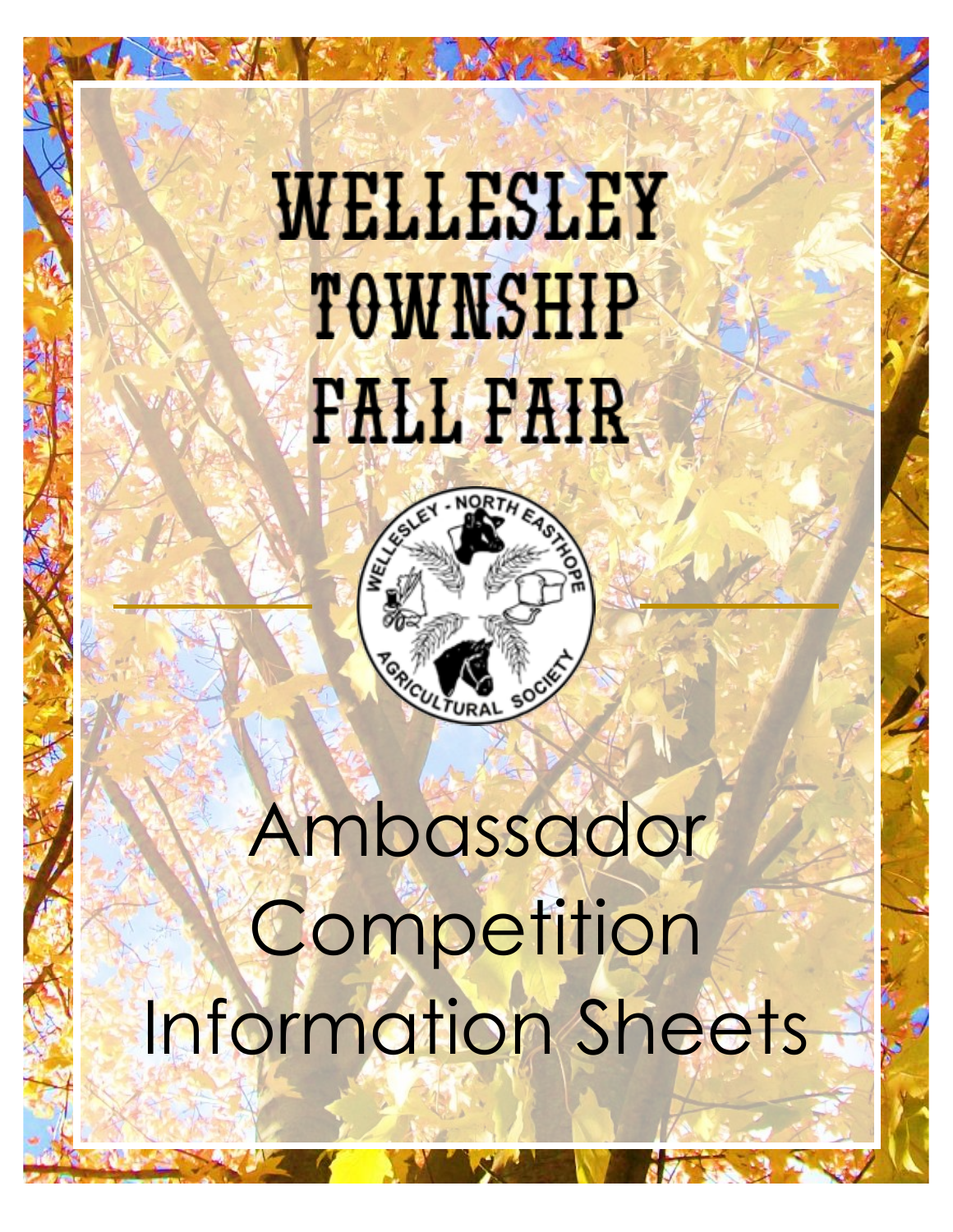## $WH0$ Is an Ambassador?

The Wellesley Township Fall Fair Ambassador is any young person within Wellesley Township or who lives within 15km of the Township, between the ages of 17-23.

The Fall Fair Ambassador is usually a young person who has a passion for serving their community, or for learning more about their community and themselves.

The Fall Fair Ambassador represents the Wellesley Township Fall Fair at various local, provincial, and national events. For example, the Ambassador participates in the Wellesley Township Fall Fair, Wellesley Apple Butter and Cheese Festival, The Ontario Association of Agricultural Societies Convention, and has the opportunity to attend the Canadian National Exhibition (CNE).

**The Fall Fair Ambassador is not required to have knowledge of agriculture or farming. We have had Ambassadors from all walks of life!**

### WHAT Does the Ambassador do?

Here is a list of events the Fall Fair Ambassador attends, and some responsibilities the Ambassador has. **Please note that we work with your schedule! We encourage you to come to what you can, but we understand if there are other obligations**. **We also pay all your expenses to trips and conventions.**

-Attend the Wednesday of the Fair -Wellesley Apple Butter and Cheese Festival -District 7 Convention (October) -Participate in local Christmas Parades -Ontario Association of Agricultural Societies Convention (February – 3 Days approx.) -Visit Township Schools to Promote the Fair -Compete at the Canadian National Exhibition Ambassador Competition

-Attend Fair Board Meetings when you can -Run the Ambassador Instagram -M-C The next Fair Ambassador Competition if you are comfortable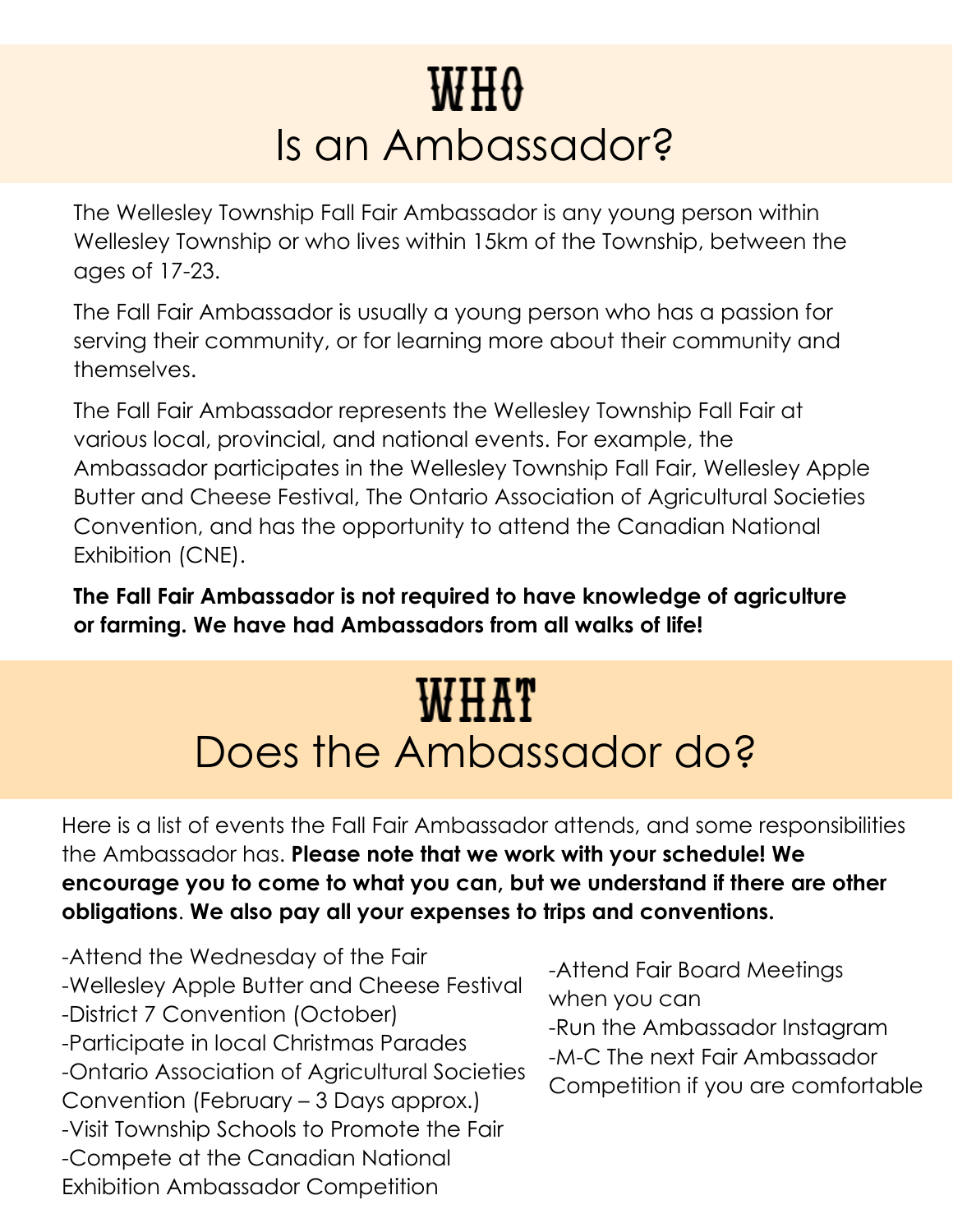## $H<sub>0</sub>$ *M* Does The Competition Work?

After you are nominated, you will have the opportunity to come to a Meet n' Greet luncheon or dinner to ask questions and meet the other potential contestants.

If you decide to compete, you will have opportunities to get to know your fellow competitors though a few small outings. We will invite you to a farm tour, public speaking workshop, makeup tutorial session with a fair sponsor, and possibly to see the CNE Ambassador Competition in Toronto. **You are not required to attend these, but we find it helps everyone feel comfortable**.

#### **PRIOR TO TUESDAY NIGHT COMPETITION:**

-Prepare a "Me Board," or presentation board that visually outlines everything you want us to know about you. This is a fun "self-discovery" activity that will be set up on the Monday night before the fair. Judges will be taking this board into account when scoring.

-Prepare a 2-3 minute speech that you will deliver on the Tuesday night. We have a list of topics you may use to write about, but we also invite you to write about something that meaningful to you – just run it by us.

-Learn information about the Fair, Township, local Agriculture, and local Leadership. Don't stress! This will be on a sheet we give to you to prepare you for an interview with the judges.

-Attend the Monday night dress-rehearsal. We will get you familiar with the stage, podium, and the space you will be in.

#### **THE TUESDAY NIGHT COMPETITION:**

-That evening come dressed in business or professional attire, with your speech written on cue cards.

-Have a private interview with our judges.

-Attend the Tuesday night program, present your speech, and answer your impromptu question on stage.

-The judges reveal the winner that evening. You are then invited to a small reception for everyone, and you can bring your family!